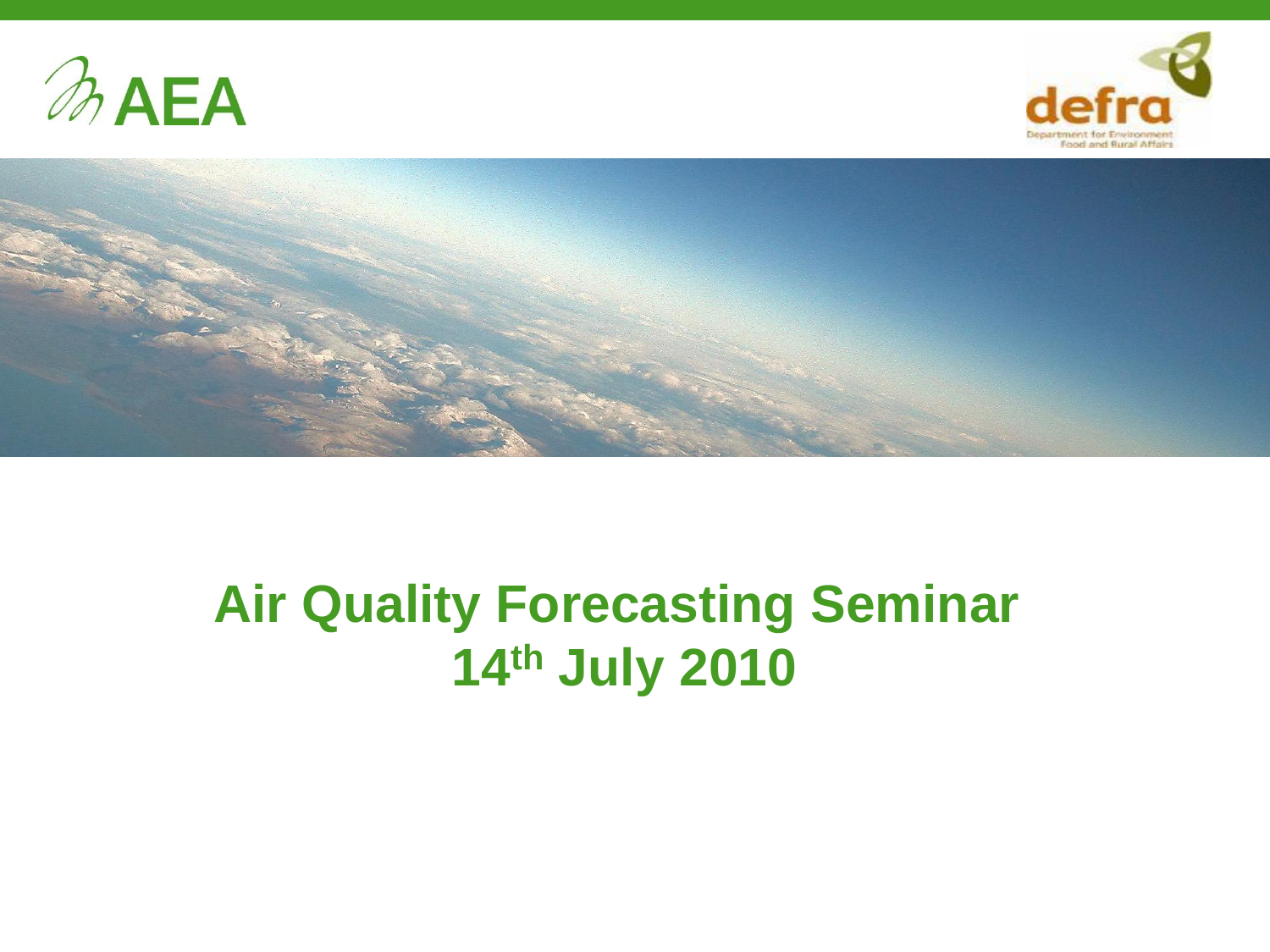| $10.00 - 10.20$ | Defra News Update – Dr. Samantha Lawrence                 |
|-----------------|-----------------------------------------------------------|
| $10.20 - 10.40$ | Paul Willis, AEA - Air Quality Forecasting Project Update |
| $10.40 - 11.00$ | Paul Agnew, Met Office, Modelling the transport and       |
|                 | deposition of volcanic emissions from Iceland to the UK   |
| $11.00 - 11.20$ | Dr. Gary Fuller, KCL, Impact of flight ban on air quality |
|                 | around airports                                           |
| $11.20 - 11.40$ | Richard J Harding, CEH, Monitoring systems for Volcanic   |
|                 | <b>Ash Deposition</b>                                     |
| 11.40 -12.00    | Dr. Elisa Carboni, EODG Oxford group, Volcanic emission   |
|                 | into the atmosphere measured by satellite                 |
| $12.00 - 12.45$ | <b>LUNCH</b>                                              |
| $12.45 - 13.00$ | Open "Stand up" session of short news items               |
|                 | Inc. "Innovative Communications Developments" from Dr     |
|                 | <b>Mike Short, O2</b>                                     |
| $13.00 - 13.30$ | Dr. Ann Webb, Manchester University, UV Index: public     |
|                 | forecast, personal health                                 |
| $13.30 - 14.00$ | Nick Andrews, HPA, Rapid mortality monitoring             |
|                 | during heatwaves                                          |
| $14.00 - 14.30$ | Dr. Matt Smith, National Pollen and Aerobiology Research  |
|                 | Unit,, Pollen allergy - the triggers                      |
| $14.30 - 15.00$ | <b>Tea Break</b>                                          |
| $15.00 - 15.30$ | Dr. Andrea Fraser, AEA - WRF/CMAQ modelling for UK AQ     |
|                 | <b>Forecasts</b>                                          |
| $15.30 - 16.00$ | Jaume Targa, EEA ETC/ACC, Latest developments in near     |
|                 | real time data exchange across Europe                     |